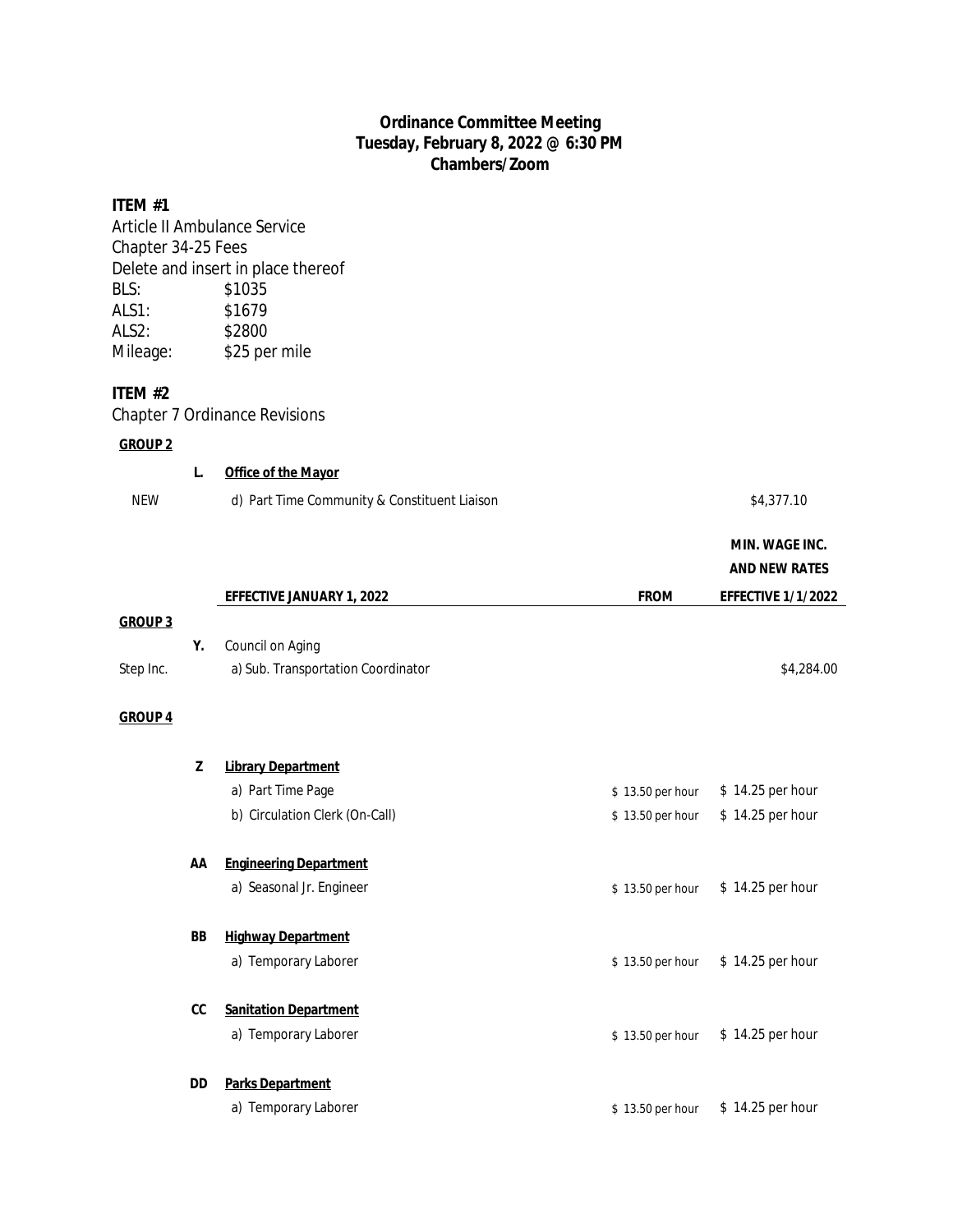## **EE Flood Control Department**

|    | a) Temporary Laborer        | \$13.50 per hour | $$14.25$ per hour |
|----|-----------------------------|------------------|-------------------|
| FF | <b>Golf Department</b>      |                  |                   |
|    | a) Seasonal Golf Assistants | \$13.50 per hour | $$14.25$ per hour |
|    | b) Pro-Shop Assistant       | \$13.50 per hour | $$14.25$ per hour |
|    | c) Cashiers                 | \$14.00 per hour | $$14.50$ per hour |

## **GG Water Department**

|                       | MIN. WAGE INC.                      |
|-----------------------|-------------------------------------|
| b) Intern             | $$13.50$ per hour $$14.25$ per hour |
| a) Seasonal Employees | \$13.50 per hour \$14.25 per hour   |

**AND NEW RATES**

**FROM EFFECTIVE 1/1/2022**

| HН | <b>Waste Water Treatment Plant</b>                   |                  |                   |
|----|------------------------------------------------------|------------------|-------------------|
|    | a) Temporary Laborer                                 | \$13.50 per hour | $$14.25$ per hour |
|    | b) Intern                                            | \$13.50 per hour | \$14.25 per hour  |
|    |                                                      |                  |                   |
| Ш  | <b>Parks &amp; Recreation Department</b>             |                  |                   |
|    | a) Ranger                                            | \$13.50 per hour | \$14.25 per hour  |
|    | b) Special Care Taker                                | \$13.50 per hour | \$14.25 per hour  |
|    | c) Lifeguard                                         | \$13.50 per hour | \$14.25 per hour  |
|    | d) Head Lifeguard                                    | \$18.00 per hour | \$19.00 per hour  |
|    | e) Leader of Recreation/Art                          | \$17.00 per hour | \$18.00 per hour  |
|    | f) Assistant Recreation Leaders                      | \$14.25 per hour | \$15.00 per hour  |
|    | Youth Basketball Scorekeeper 1/game (Age 9-10)<br>q) | \$13.50 per game | \$14.25 per game  |
|    | h) Youth Basketball Scorekeeper 1/game (Age 11-12)   | \$14.50 per game | \$15.25 per game  |
|    | i) Youth Basketball Scorekeeper 1/game (Age 13-14)   | \$16.00 per game | \$17.00 per game  |
|    | Youth Basketball Referee 2/game (Age 9-10)           | \$14.50 per game | \$15.25 per game  |
|    | k) Youth Basketball Referee 2/game (Age 11-12)       | \$18.00 per game | \$19.00 per game  |
|    | I) Youth Basketball Referee 2/game (Age 13-14)       | \$21.50 per game | \$22.75 per game  |
|    | m) Youth Soccer Referee 2/game (Age 9-10)            | \$13.50 per game | \$14.25 per game  |
|    | n) Youth Soccer Referee 2/game (Age 11-12)           | \$14.50 per game | \$15.25 per game  |
|    | o) Youth Soccer Referee 2/game (Age 13-14)           | \$16.00 per game | \$17.00 per game  |

# p) Youth Baseball Umpire 1/game (Age 8-10) or 3rd-4th grade \$ 28.00 per game \$ 29.50 per game

- q) Youth Baseball Umpire 1/game (Age 11-12) or 5th-6th grade \$ 34.00 per game \$ 36.00 per game
- r) Youth Baseball Umpire 1/game (Age 13-14) or 7th-8th grade \$ 39.50 per game \$ 41.75 per game
- s) Youth Softball Umpire 1/game (Age 8-10) or 3rd-4th grade \$ 28.00 per game \$ 29.50 per game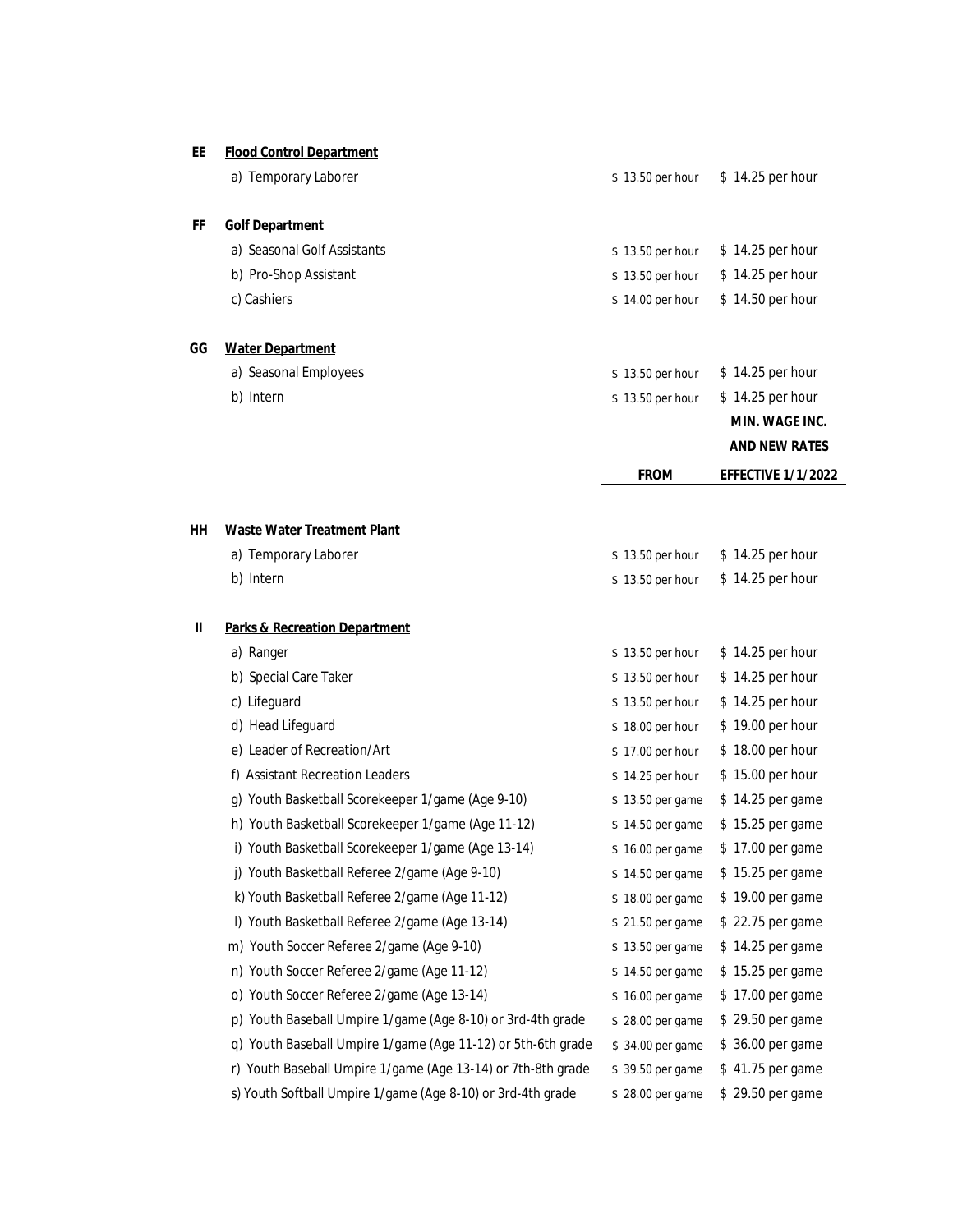| t) Youth Softball Umpire 1/game (Age 11-12) or 5th-6th grade | \$34.00 per game  | \$ 36.00 per game |
|--------------------------------------------------------------|-------------------|-------------------|
| u) Youth Softball Umpire 1/game (Age 13-14) or 7th-8th grade | \$39.50 per game  | \$41.75 per game  |
| v) Camp Director                                             | \$19.50 per hour  | \$20.50 per hour  |
| w) Assistant Director                                        | \$18.00 per hour  | \$19.00 per hour  |
| x) Specialist                                                | \$17.00 per hour  | \$18.00 per hour  |
| y) Senior Counselors                                         | \$15.25 per hour  | \$16.00 per hour  |
| z) Junior Counselors                                         | $$14.25$ per hour | \$15.00 per hour  |
| aa) Aquatics Director                                        | \$19.50 per hour  | \$20.50 per hour  |
| bb) Lifeguard Instructor                                     | \$17.00 per hour  | \$18.00 per hour  |
| cc) Intern                                                   | \$13.50 per hour  | $$14.25$ per hour |
|                                                              |                   |                   |
|                                                              |                   |                   |

## **OO Human Resources**

a) Temporary Clerk  $\frac{1}{2}$  as  $\frac{13.50 \text{ per hour}}{14.25 \text{ per hour}}$ 

# **ITEM #3**

Add to Chapter 260-22 Chapter 260-22 (1)

No driver shall park or stand any recreational motor vehicle and/or recreational motor vehicle attachment having a gross vehicle weight of 26,001 pounds or more or exceeding 20 feet in length for more than eight (8) hours on any day, on any part of any street, way, highway, road or parkway under the control of the City of Chicopee where parking or standing a vehicle is not otherwise prohibited, provided that this regulation shall not apply during actual service or delivery or in the case of an emergency. Motor vehicles, regardless of size, owned or operated by the City of Chicopee, the Commonwealth of Massachusetts or the United States of America are hereby exempt from these regulations. Each day in which a motor vehicle is in violation of this provision shall constitute a separate offense.

# **ITEM #4**

Chapter 198 Motor Vehicles on City Property

Add to 198-2 Violations and penalties

(A) No person shall operate a recreational vehicle or off-highway/road on any City-owned orcontrolled public way, sidewalk, park, playground, recreation area, public school property or any other property owned or controlled by the City.

(B) No person operating or in control of a recreational or off-highway/road vehicle shall refuse to stop such vehicle after having been requested or signaled by a law enforcement officer, No person shall refuse to give their correct name, address or registration to the law enforcement officer.

(C) No person shall operate a recreational or off-highway/road vehicle recklessly or negligently so that the lives of the public might be endangered and/or such operation, cause serious bodily injury.

(D) No person shall operate a recreational or off-highway/road vehicle recklessly or negligently so as to cause property damage public/and or private property.

(E) No person shall operate a recreational or off-highway/road vehicle without stopping and making their name, address and vehicle information known after knowingly colliding with or otherwise causing bodily injury to another.